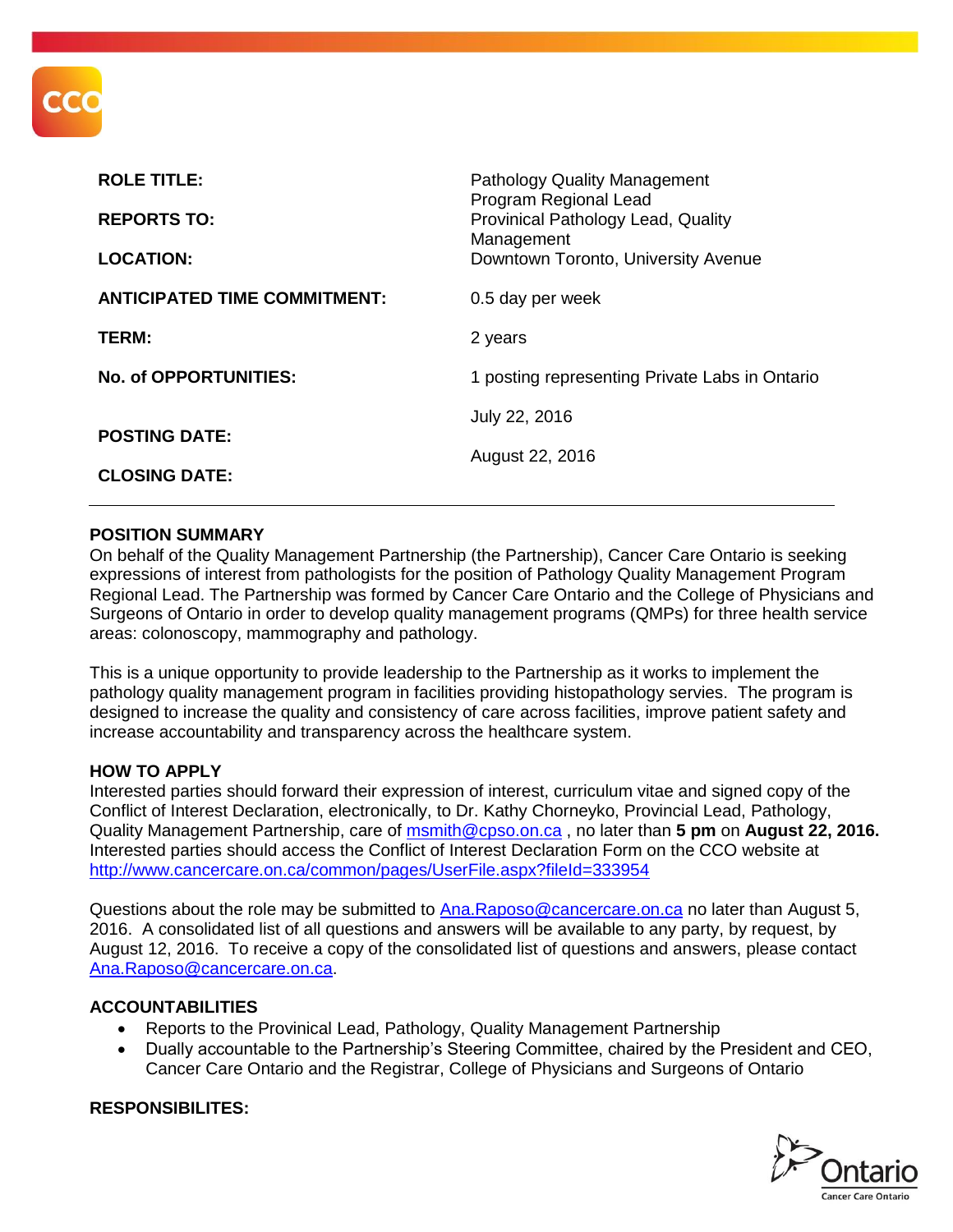- Collaborate closely with the Provinical Lead, Pathology, Quality Management Partnership, other Regional Pathology Leads from the Quality Management Partnership, and other program leads as relevant
- As a member of the Partnership's Pathology Provincial Quality Committee; will be required to attend regular meetings (some in person, some via teleconference)
- Provide strong, visionary clinical leadership for the pathology quality management program at the regional level
- Establish relationships with the Facility Leads within their Region
- Facilitate information gathering from facilities
- Monitor quality reports
- Participate in continuous professional and skills development opportunities provided by the **Partnership**
- Support the Partnership's Facility Leads in continuous quality improvement and professional development at the local level
- Participate in the development and implementation of a strategy to standardize clinical quality across the province
- Identify and respond to system and program level issues in collaboration with other leads as appropriate
- Support QMP's on-going engagement and awareness initiatives as requested
- Undertake additional duties as required

# **QUALIFICATIONS**

- Must be a Facility Lead for the Pathology Quality Management Program
- Licensed to practice in Ontario, with an active certificate of registration for independent practice and in good standing with the College of Physicians and Surgeons of Ontario
- Must be certified by the Royal College of Physicians and Surgeons of Canada in general and/or anatomical pathology, or be formally recognized in writing by the CPSO in general and/or anatomical pathology
- Pathologist currently performing general and/or anatomical pathology in a private lab setting in **Ontario**
- Understanding of Ontario healthcare system as it relates to pathology
- Demonstrated commitment to quality assurance and quality improvement
- Knowledge of current and new/emerging quality guidelines and standards for pathology
- Excellent interpersonal and communication skills, with demonstrated ability to build consensus

### **Term**

• Regional Leads will be appointed for a two year term. The appointment will be reviewed annually by the Provinical Pathology Lead.

# **More about the Quality Management Partnership**

In March 2013, when the Ministry of Health and Long-Term Care asked Cancer Care Ontario (CCO) and the College of Physicians and Surgeons of Ontario (CPSO) to form the Quality Management Partnership (the Partnership), the two organizations came together as partners with the goal of improving the quality and consistency of care in three health service areas: colonoscopy, mammography and pathology.

The Partnership has three goals for the quality management programs (QMPs):

- Enhance the quality of care and improve patient safety
- Increase the consistency in the quality of care provided across facilities
- Improve public confidence by increasing accountability and transparency

The QMPs will be provincial and mandatory for all providers and facilities. They will be supportive, enhance transparency and encourage quality improvement while providing mechanisms and escalation processes to appropriately manage quality concerns.